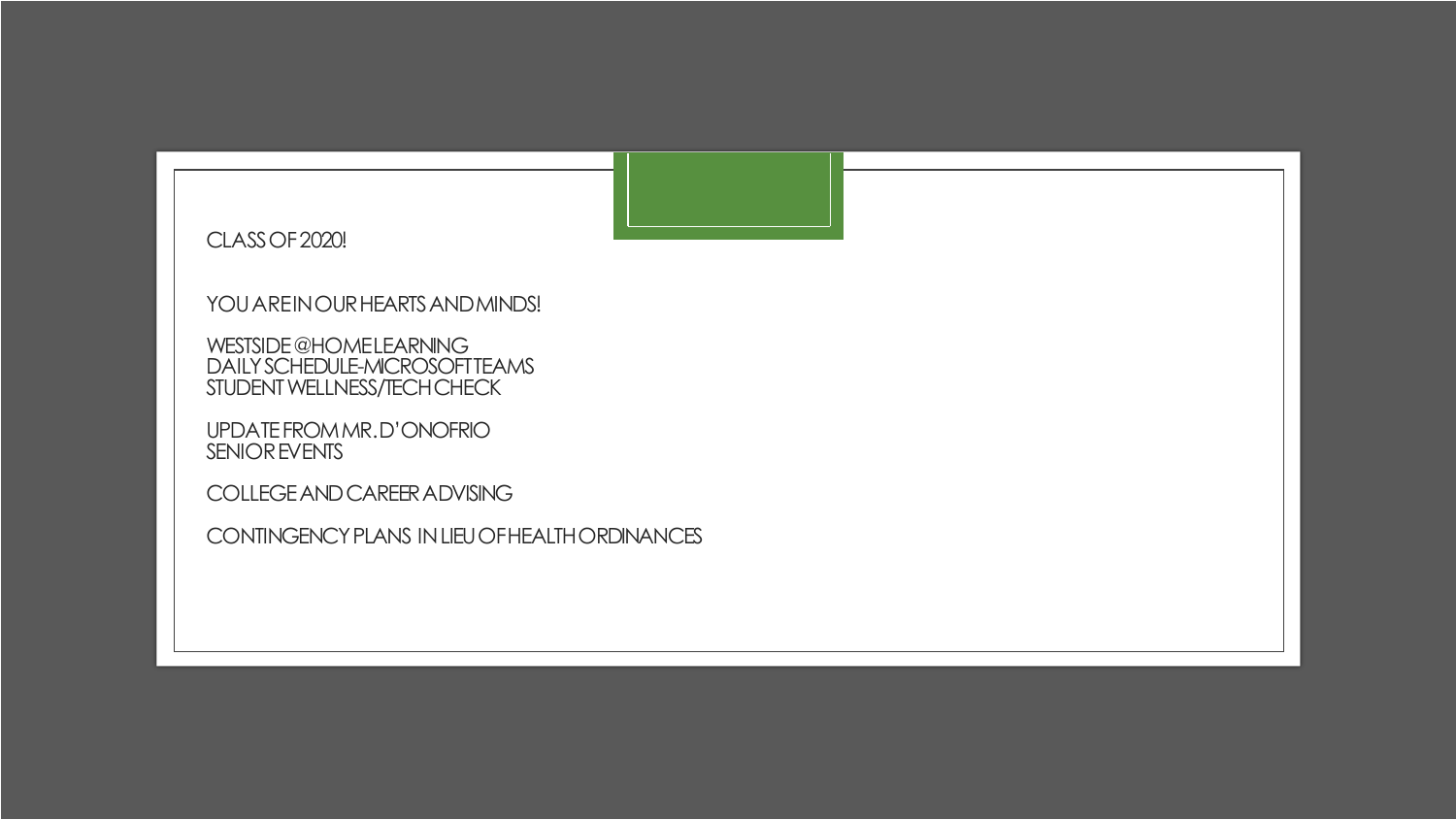## Tentative Daily School Starting 3/31/20

-Have you heard from your 2<sup>nd</sup> period teacher? If not, send contact information to *divon@houstonisd.org* -Class periods are not rigid, students w ill have flexibility to9 access live lessons and activities, or the recorded link at a later time. -Make a note of due dates

| <b>MONDAY</b>                                                                       | <b>TUESDAY</b> | <b>WEDNESDAY</b>                                                                 | <b>THURSDAY</b> | <b>FRIDAY</b>                                                         |
|-------------------------------------------------------------------------------------|----------------|----------------------------------------------------------------------------------|-----------------|-----------------------------------------------------------------------|
| Periods 1,3,5,7 ONLY                                                                |                | Periods 2,4,6 ONLY                                                               |                 | <b>Periods 1-7</b>                                                    |
| Periods 1,3,5,7 academic work due on Thursdays;<br><b>Grades posted on Tuesdays</b> |                | Periods 2.4.6 academic work due on Tuesdays.<br><b>Grades entered on Fridays</b> |                 | <b>Student Interventions</b><br><b>Differentiated Teacher Support</b> |

Note to Seniors:

Dialogue with teachers via email and video conferencing can be good practice for college and some careers. Practice using proper etiquette with written communication, appearance, and environment background during live check ins.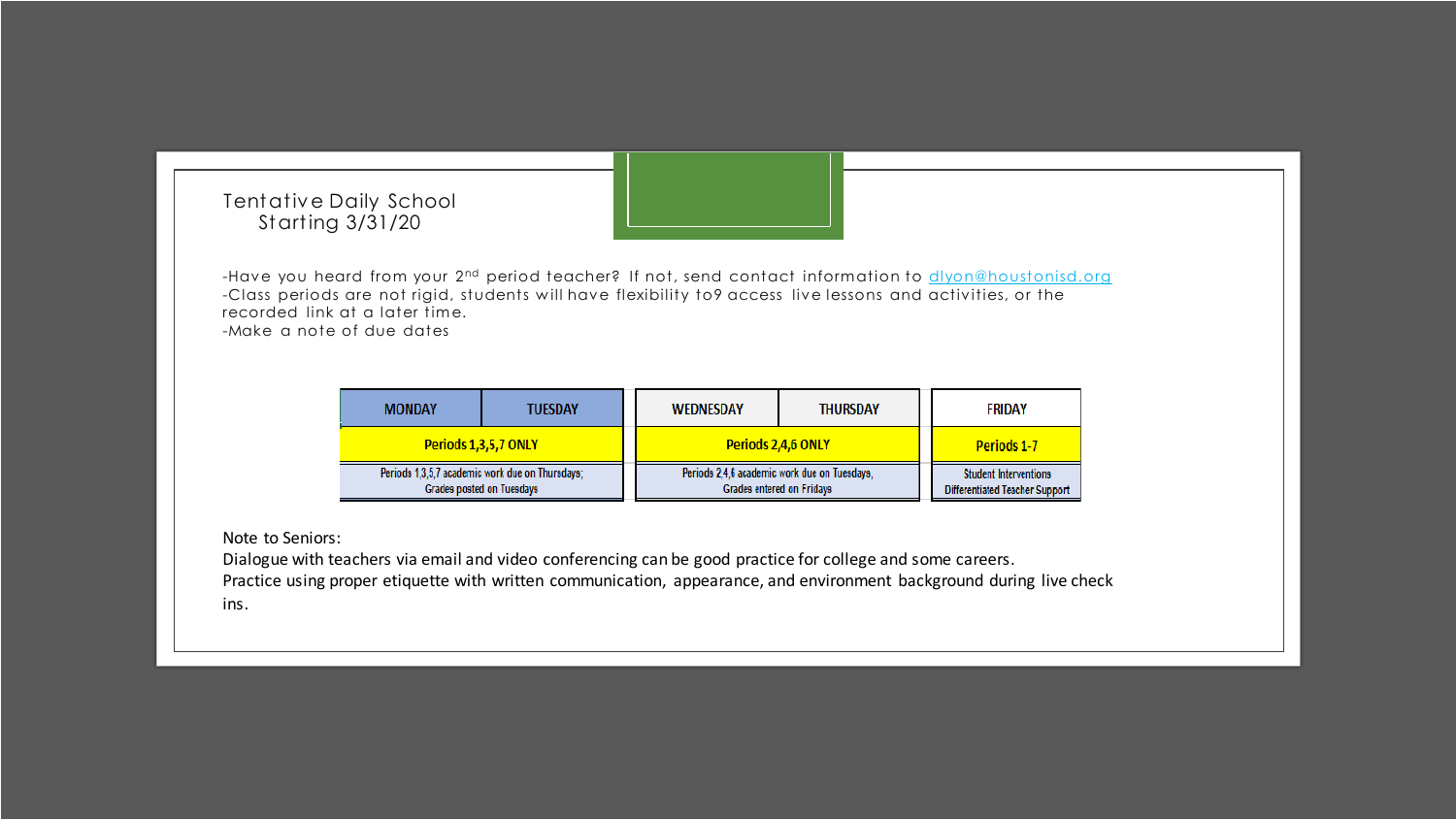## **Microsoft Teams**

Where does it fit and why is it



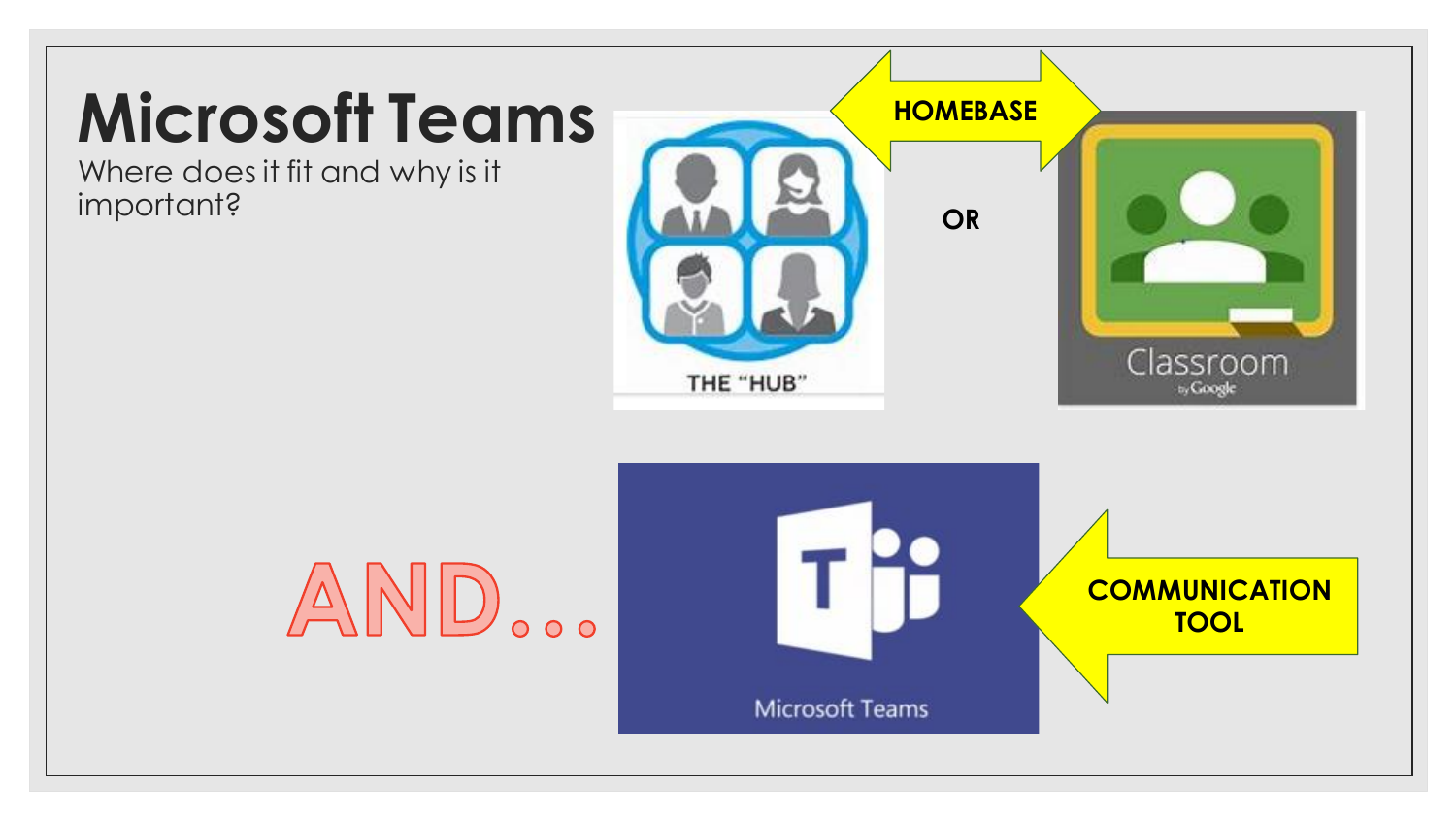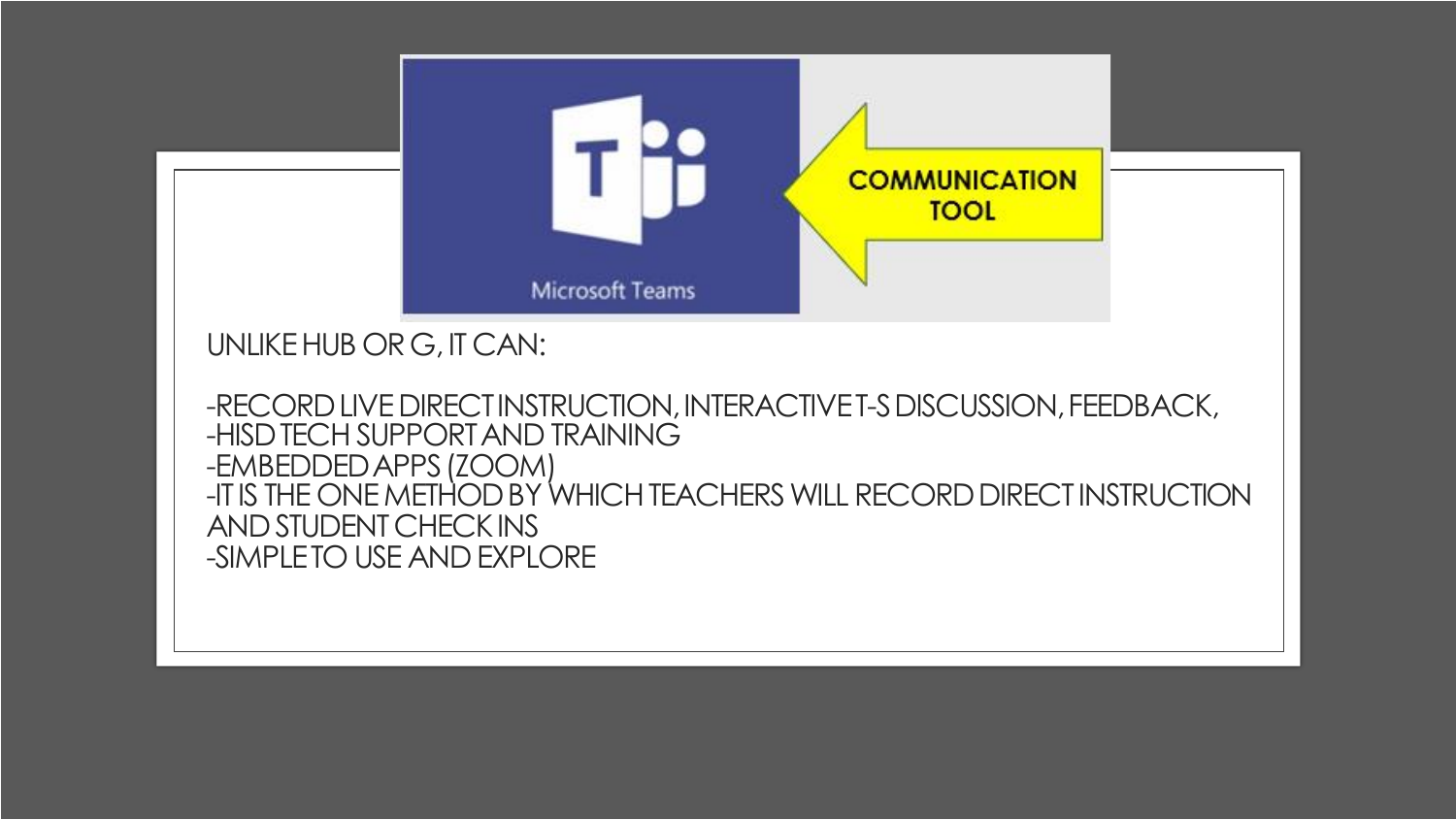## **FROM MS. TURNER AND MS. MAGUIRE**

- Remind the students that it would be a good idea to go to the Westside Website and sign up for the E-News. Barbara does such a good job and it is full of good information!
- Comcast can sign the families up for Free Wifi we gave that info to Barbara and it is in the enews!
- TSI testing is currently up in the air, there is a totally virtual form of the test that cost money but we are anticipating the state to waive that (more to come)
- The Westside sponsored Bacterial Meningitis Vaccine (required for college entry) that was set for April has been cancelled.
- Please be careful to not field questions about Senior Dues… only one kid has said anything about a possible refund. Those kids who are on a payment plan… obvious we are suspending those payment dates until further notice.
- They should make sure they are all on one of the three Senior Remind Me accounts… if not tell them to join @2020wolf3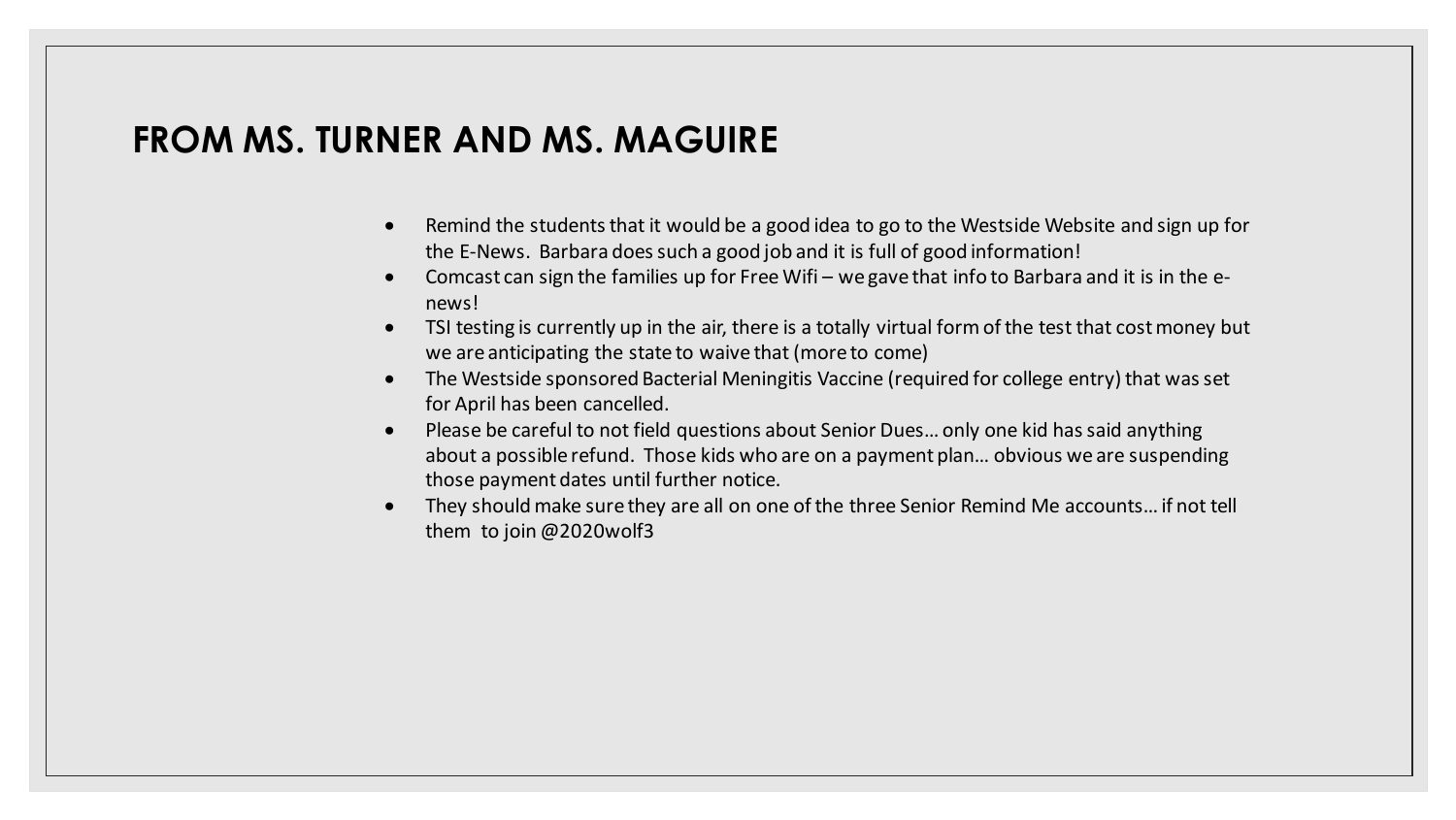

- Remind them of all the ways to stay connected: school website, WHS social media accounts, Class of 2020 HUB page, Class of 2020 Remind app (1st account is full, they can join the second **@2020wolf2** and a third I just made: **@2020wolf3**), etc.
- Omni made a business decision to make sweeping cancellations of events.
- Check-in with friends in all classes to make sure they aren't missing any communication starting next week
- Email teachers to ask about Cycle 5 grades, late work, and extra credit (look for a syllabus in the HUB if you don't know their address!)
- Senior Events: If school reopens, we should still be able to have Senior Honors Night and the Senior Picnic (which can be a huge party considering unused prom funds)
- If school doesn't reopen, students should stay tuned for news on 2020 celebrations later this year
- Resilience! Keep it up! You are living a historical, unprecedented moment.